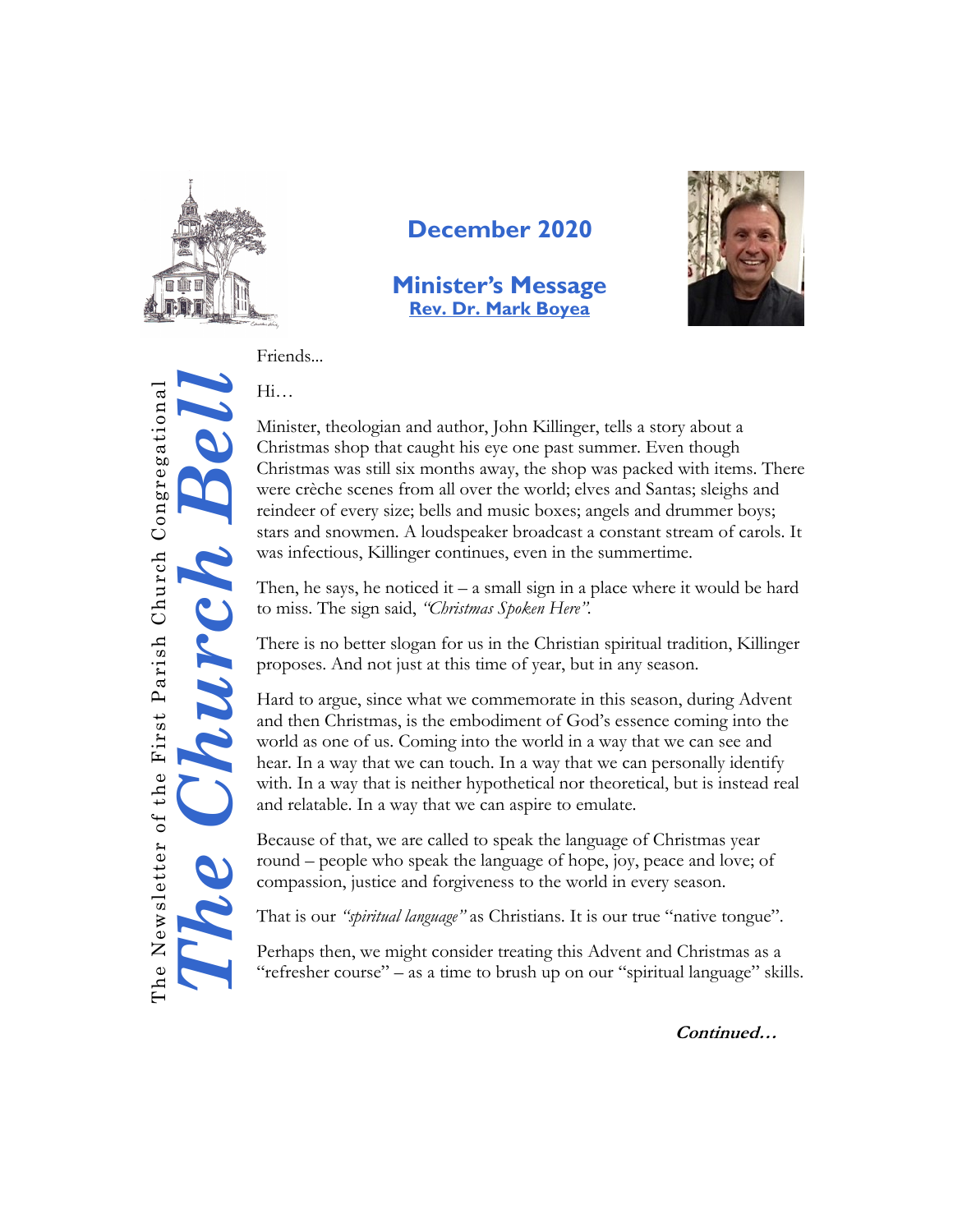PAGE 2

As a time to practice speaking Christmas in a way that can be better heard and understood in a nation in which so many people seem to have become unable and even unwilling to want to speak to each other. Perhaps, instead, we might try speaking a little less in the language of political party, or ideology, or geography, and a little more in the language of Christmas.

Individually and together, let's be a place where *"Christmas is Spoken Here"* as a first language.

Blessings, Mark

#### **WORSHIP NOTES**

While we could not be together in person on November 22 for *Thanksgiving Sunday,* it was still a day of great celebration at First Parish. Not only did we commemorate Thanksgiving, we also blessed the financial pledges we are offering to God and each other in response to this year's Annual Fund Drive. And as if that wasn't enough, due to the loving and diligent efforts of Rebecca Shrimpton, it was also Jazz Sunday. Rebecca, Paul Knox, and guest musicians Carolyn Wilkins and FPCC's own Brian Price blessed us with several inspiring jazz pieces throughout the Worship time.

The following Sunday, November 29, was the start of the sacred season of Advent. This year's Message theme is *"The Family Christmas Tree".* Throughout the four Sundays of Advent, we will look at a character from the Bible who is in some way a part of Jesus' ancestry. We will consider how aspects of their spiritual journeys speak to us now as members of the same spiritual family tree.

Finally, we continue to work through the details for our first *"Virtual Christmas Eve"*  celebrations. At 5pm on Thursday, December 24, Jeanne Westcott, our new Director of Youth and Children's Ministry, and I will offer a special "Christmas Story Time" on Facebook Live for children.

Then, at 7pm, our Worship team will present a time of hymns, solos, Scripture and Dramatic Reflection for all ages. Expect a special musical wrinkle or two as well! Lastly, on Wednesday, December 16, at 7pm, the Prayer and Meditation session scheduled for that evening will be devoted to a *"Silent Nights"* service. This time, which in other places is often identified as *"Blue Christmas",* is meant to acknowledge and reflect on the fact that the Advent and Christmas Season is also a time of current and past loss and struggle for many people. Please consider dropping in on this special sacred time.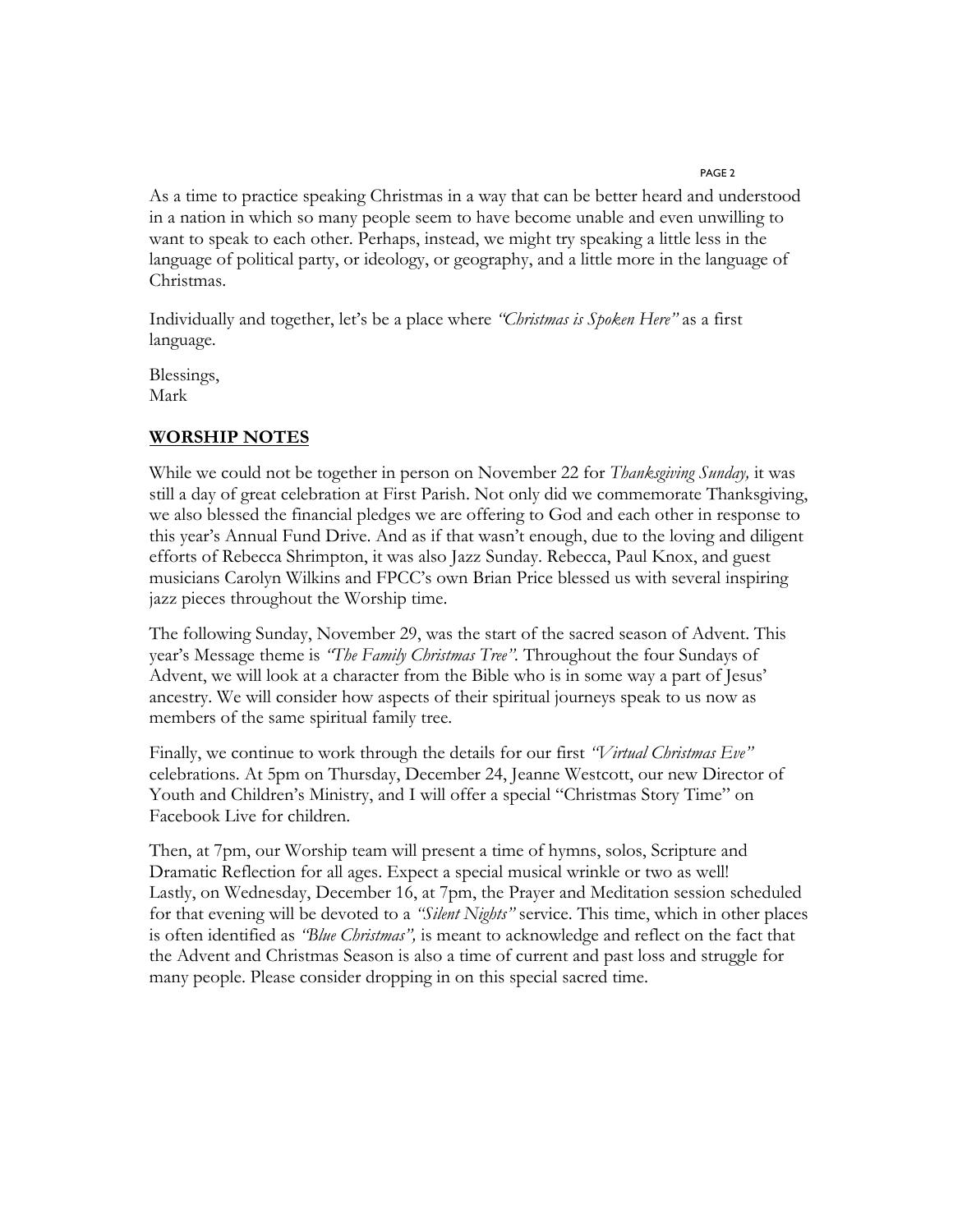#### **CHURCH OFFICE ACCESSIBILITY**

The Church Office continues be open during regular hours if you need to see Nancy Klebart or Mark. We do ask that you call or email ahead if possible, wear a mask, and practice social distancing while there. **The Church Office will be closed on December 24 and 25.**

In addition, **Mark's "Virtual Office Hours"** continue each Wednesday from 11am-2pm**,**  unless other obligations require moving it to a different day on a particular week. **There will be no Virtual Office Hours the week of December 28**.

### **SPIRITUAL GROWTH**

**Wednesday Prayer and Meditation for December** will take place on December 2 and 16 from 7-7:45pm via Zoom. As mentioned in the **Worship Notes** section, the December 16 time will be devoted to a *"Silent Nights"* service.

**For December, Bible Study** will take place from 4-5:15 on:

Thursday, December 3 Thursday, December 10 Thursday, December 17 Wednesday, December 23

**There will be no Bible Study the week after Christmas.**

#### **Spiritual Studies Units in December**

#### **"Isn't There Anyone Who Knows What Christmas Is All About?!"**

Tuesdays: December 1, 8, 15 and 22 7:00-8:15pm Via Zoom

The Jesus we prepare for the arrival of during Advent and then welcome at Christmas is often referred to in a popular sign and bumper sticker as, *"The Answer".* But what are the questions? With a title borrowed from the question Linus asks near the end of the classic special, "A Charlie Brown Christmas", this four-week Advent unit will explore some of the vital questions that characters in the Bible ask regarding Jesus, looking to understand what they were searching for in their time and how those questions might speak to us now.

Join us for any or all of these evenings during this sacred time of year.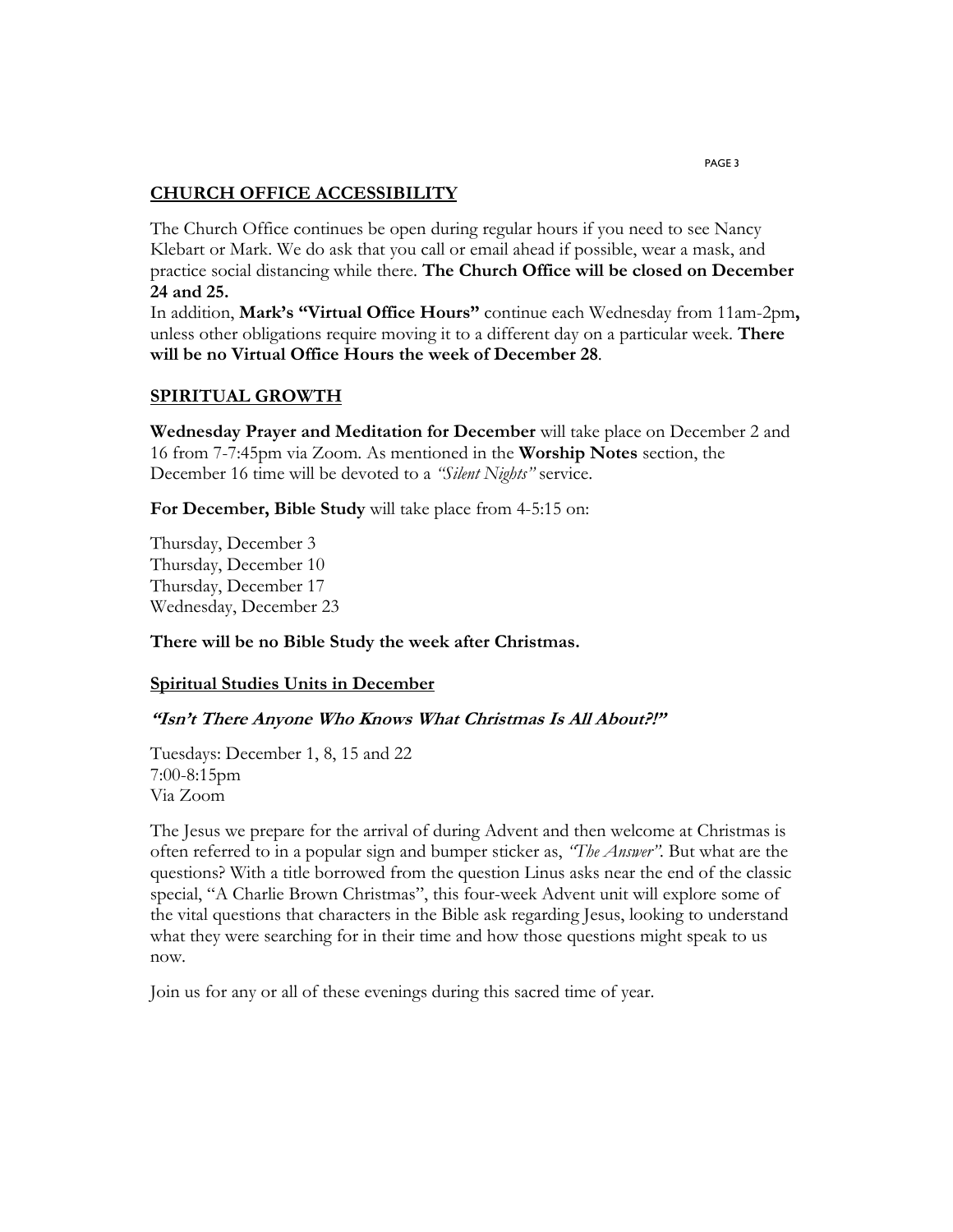You will continue to receive details on times and how to participate in all our offerings from the Church Office either on the day of or day before each gathering.

### **ADVENT MESSAGE THEME**

Throughout the four Sundays of Advent this year, we will take a look at *"The Family Christmas Tree".* Each week, we will look at a character from Jesus' ancestry. We will explore aspects of their spiritual journeys, and how their lives speak to us now as members of that same family tree.

### **December Birthdays**

- 
- 12/01 LARSEN, JOLENE 221 TURNPIKE RD MONTAQUE MA 01351 jolene.larsen@gmail.com 12/15 POTTER, HOLLY 1101 HEIGHTS AT CAPE ANN GLOUC. hollyjeanpotter@gmail.com 12/16 SEITZINGER, NICHOLAS 17 UNIVERSITY LN MANCHESTER 12/19 POTTER, MARK 15 NORWOOD AVE MANCHESTER markpotter555@gmail.com 12/20 NICKLESS, GEORGE 124 BRIDGE ST MANCHESTER georgejune@comcast.net 12/24 THOMSIN, ANNEKE 140 SCHOOL ST MANCHESTER 12/28 STEFANOVICH, LILY 61 FOREST ST MANCHESTER anapeter2005@yahoo.com 12/30 DEMOURA, DAVID 47 LEXINGTON AVE GLOUCESTER ddemoura@comcast.net

### **Book Group**

Our Book Group is not discussing a new book in December. We are instead sharing tips, recipes, classes and ideas to help us all make the Winter season more enjoyable.

Please join us **Monday, December 28 at 7:30 PM**. The link to the Zoom meeting goes out by email the day before or day of the meeting.

Contact Mary Ellen to find out how to send in your tip at 978- 500-0018 or cook.maryellen7@gmail.com.

Our January book will be *Olive, Again* by Elizabeth Strout.



We meet **Monday, January 25 at 7:30 PM** via Zoom.

PAGE 4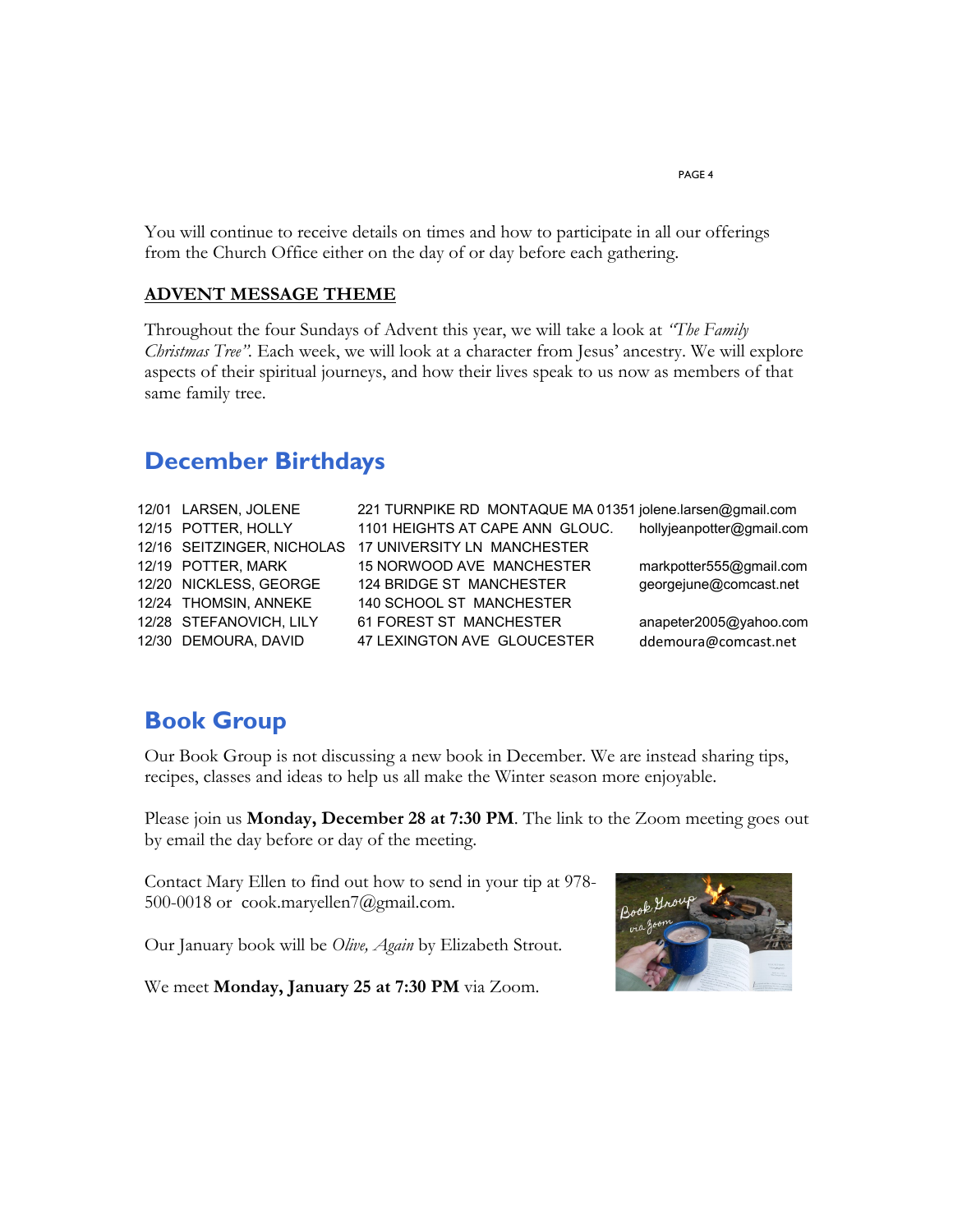# **Director of Youth and Children's Ministry [Jeanne Westcott](mailto:jeanne.fpchurch@gmail.com)**

### **Best Practices in Faith Formation: Part 2**

In the previous installment of this piece, I presented two pivotal concepts that are the foundation for the "how-to's" of Christian Education. The first, was that all children are experiencing God, right now, regardless of what we do or do not. The second, was that living with a question is a welcome situation and one that adults will need to befriend to effectively guide the spiritual formation of our charges. These two concepts, to support the efforts and direction of Faith Formation programming, must first be merged to present a new model for our child and youth leaders as partners with our kids. We will minister as guides who walk together on the path of discipleship. This model of teacher serves the idea that children are already members of the kingdom of God *as children and that they need not reach an age of reason or accountability to effectively walk this path.*

So how do we serve the children and youth who are these wonderfully creative agents of the world, made in the image of God, ready to walk the path that holds no age restrictions? We walk with them and share with them in child-honoring ways. These ways include the knowledge that transcendent experiences of faith do not always translate into words. Given that, as guides we need to provide a variety of avenues for disciples-in-training to express their experiences and pose their questions. Words alone aren't going to do the trick.

The lecture model, appealing to the cognitive exclusively, is the least effective learning method in our repertoire. In fact, when children listen alone, it is determined that they remember a mere 10 percent of what has been imparted. When we add visual learning to the mix, including pictures, music and maps, the children's retention increases to 60 percent. Include hands-on experiences such as singing, building, competitions, puppets, and active research, and the student retains 90 percent of the intended concept. Experiential planning honors the way young minds learn and allows guides to share their own experiences of doubt and confidence, trial and resolution, negotiation, and compromise, as they work on any given project, side-by-side. Equally important is for guides and teachers to open themselves to receiving the stories of God that children share, as they choose to, as we respect the individuality of the child's experiences while affirming them as real and legitimate members of the faith community. As the children teach us, they learn even more, as do we!

Recalling the words of Jesus, "I praise you Father, Lord of heaven and earth, because you have hidden these things from the wise and learned, and revealed them to little children" (Mt. 11:25). May we all minister *while together, we disciples do as was intended by our Creator: strive to be ever more His Image.*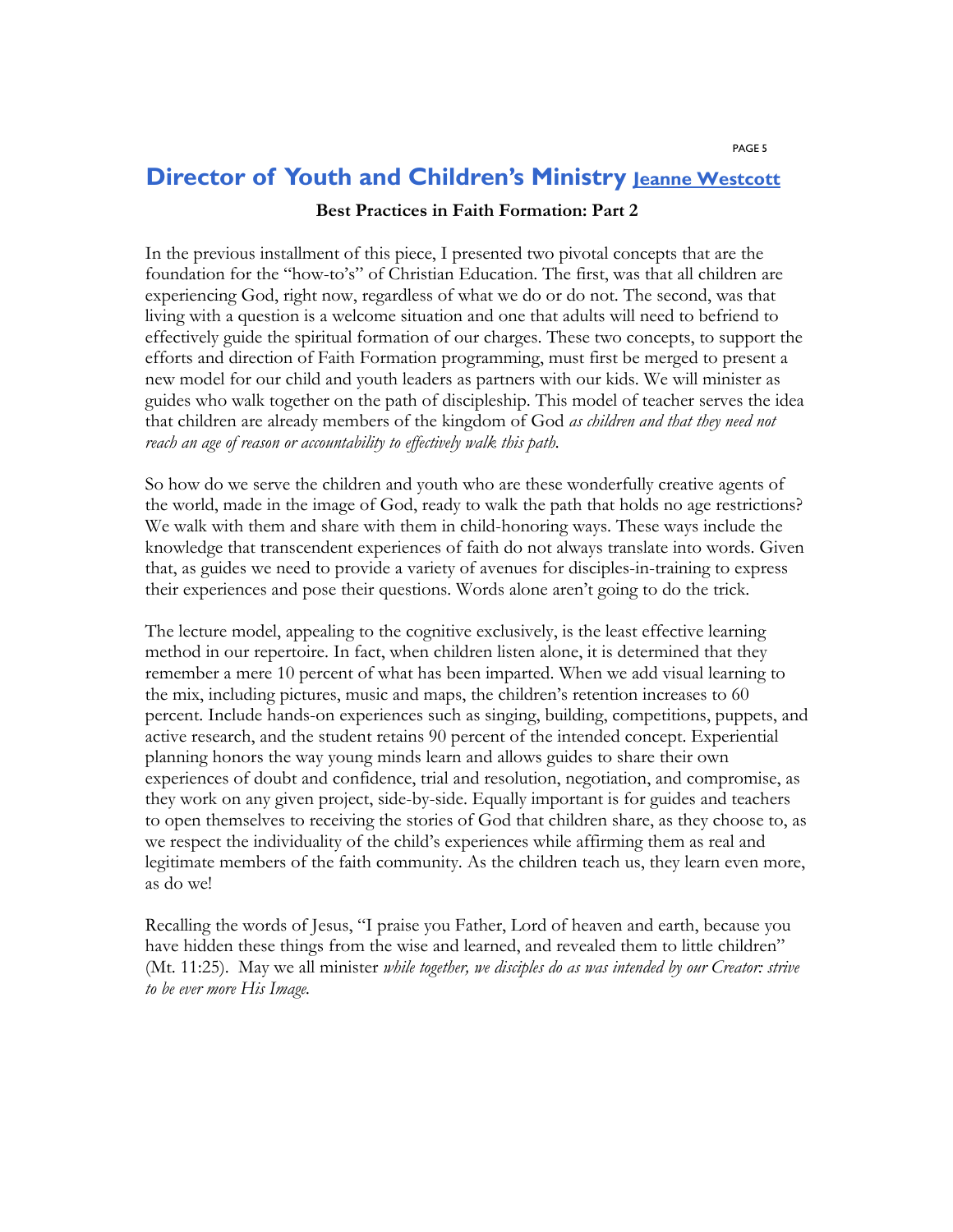In the last installment of this piece next month we will examine a plan for intentional faith formation to include all seekers from birth onward. Until then, look for God in every face, and don't forget the mirror!

Jeanne Westcott, DYCM

### **CE in the Land of Pandemic Restrictions**

The dedicated folks of Christian Education want all children and teens to know that while we can not be together physically in groups of joy-filled Christian fellowship, we are all together in spirit, joined through the simple mandate given so long ago: to Love God and to Love Others!

What better way to show our love than to cut and tie fabric? The Fleece Blanket Project, to benefit those in need through Action, Inc of Gloucester is in full swing with enthusiastic participation. Safeguards and sanitizing always, kits have been distributed, blankets are

getting created and families are chatting about those living under circumstances less than ideal. As we approach Advent, we tie each knot and remember the less than ideal conditions a young Jesus was found in. We are not just creating a cozy gift. We are recognizing the divine spark in both the givers and the recipients. Holy, Holy, indeed.



Families are also invited to share in the glory of this Advent season by participating in a download package created by *Illustrated Ministries*. The package will come via email with weekly enhancement ideas and challenges to share with your family no matter the configuration. All adults? No worries. Just say "Yes". To RSVP to this unique opportunity, contact Jeanne Westcott via email at [Jeanne.fpchurch@gmail.com](mailto:Jeanne.fpchurch@gmail.com) Downloads full of activities, ideas and devotionals will arrive to your email for the first Sunday in Advent, November 29. Each week of Advent is represented in one download. So simple to remember The Reason for the Season!

In addition, if you have not spoken with Jeanne directly, please feel free to contact her at 413-328-4802 to tell her about your hopes and dreams for Sunday School and Youth Fellowship. Dream big! Program offering decisions will be made with community input so let's chat.

#### PAGE 6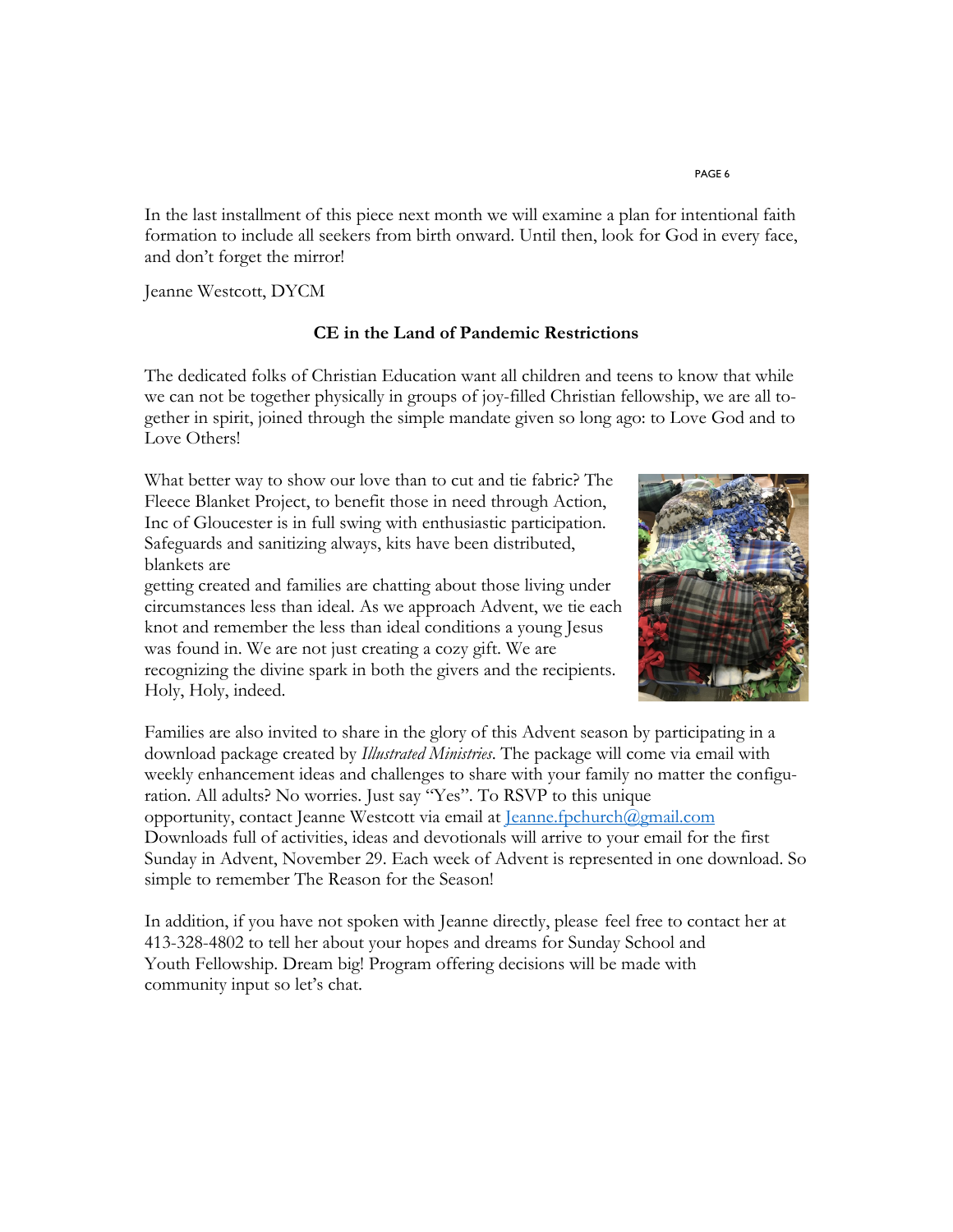### **[Daily Lectionary Committee](http://macucc.s3.amazonaws.com/A27DD8B21BD74077B0FCD5D18E45503D_lectionary-jan11.pdf)**

Tues. Dec. 1 Psalm 79 Micah 4:6-13 Revelation 18:1-10 Wed., Dec. 2 Psalm 79 Micah 5:1-5a Luke 21:34-38 Thurs., Dec. 3 Psalm 85:1-2, 8-13 Hosea 6:1-6 1 Thessalonians 1:2-10 Fri., Dec. 4 Psalm 85:1-2, 8- 13 Jeremiah 1:4-10 Acts 11:19-26 Sat., Dec. 5 Psalm 85:1-2, 8- 13 Ezekiel 36:24-28 Mark 11:27-33 Sun., Dec. 6 Second Sunday of Advent Isaiah 40:1-11 Psalm 85:1-2, 8-13 2 Peter 3:8-15a Mark 1:1-8 Mon., Dec. 7 Psalm 27 Isaiah 26:7-15 Acts 2:37-42 Tues., Dec. 8 Psalm 27 Isaiah 4:2-6 Acts 11:1-18 Wed., Dec. 9 Psalm 27 Malachi 2:10—3:1 Luke 1:5- 17 Thurs., Dec. 10 Psalm 126 Habakkuk 2:1-5 Philippians 3:7-11 Fri., Dec. 11 Psalm 126 Habakkuk 3:2-6 Philippians 3:12-16 Sat., Dec. 12 Psalm 126 Habakkuk 3:13-19 Matthew 21:28-32 Sun., Dec. 13 Third Sunday of Advent Isaiah 61:1-4, 8-11 Psalm 126 or Luke 1:46b-55 1 Thessalonians 5:16-24 John 1:6-8, 19-28 Mon., Dec. 14 Psalm 125 1 Kings 18:1-18 Ephesians 6:10-17

Tues., Dec. 15 Psalm 125 2 Kings 2:9-22 Acts 3:17—4:4 Wed., Dec. 16 Psalm 125 Malachi 3:16—4:6 Mark 9:9- 13 Thurs., Dec. 17 Psalm 89:1-4, 19-26 2 Samuel 6:1-11 Hebrews 1:1-4 Fri., Dec. 18 Psalm 89:1-4, 19-26 2 Samuel 6:12-19 Hebrews 1:5-14 Sat., Dec. 19 Psalm 89:1-4, 19-26 Judges 13:2-24 John 7:40-52 Sun., Dec. 20 Fourth Sunday of Advent 2 Samuel 7:1-11, 16 Luke 1:46b-55 or Psalm 89:1-4, 19-26 Romans 16:25- 27 Luke 1:26-38 Mon., Dec. 21 Luke 1:46b-55 1 Samuel 1:1-18 Hebrews 9:1-14 Tues., Dec. 22 Luke 1:46b-55 1 Samuel 1:19-28 Hebrews 8:1-13 Wed., Dec. 23 Luke 1:46b-55 1 Samuel 2:1-10 Mark 11:1- 11 Thurs., Dec. 24 Christmas Eve Isaiah 9:2-7 Psalm 96 Titus 2:11-14 Luke 2:1-14 [15-20] Fri., Dec. 25 Christmas Isaiah 52:7-10 Psalm 98 Hebrews 1:1-4 [5-12] John 1:1-14 Sat., Dec. 26 Psalm 148 Jeremiah 26:1-9, 12-15 Acts 6:8-15; 7:51-60 Sun., Dec. 27 First Sunday after Christmas Isaiah 61:10—62:3 Psalm 148

Galatians 4:4-7 Luke 2:22-40 Mon., Dec. 28 Psalm 148 Jeremiah 31:15-17 Matthew 2:13-18 Tues., Dec. 29 Psalm 148 Isaiah 49:5-15 Matthew 12:46-50 Wed., Dec. 30 Psalm 148 Proverbs 9:1-12 2 Peter 3:8- 13 Thurs., Dec. 31 New Year's Eve Ecclesiastes 3:1-13 Psalm 8 Revelation 21:1-6a Matthew 25:31-46



Revised Common Lectionary Daily Readings, copyright © 2005 Consultation on Common Texts. commontexts.org. Used by permission. This resource may be reproduced by congregations for their own worship and educational activities. Provided by the Massachusetts Conference, United Church of Christ – made possible by Our Church's Wider Mission Basic Support and Fellowship Dues.